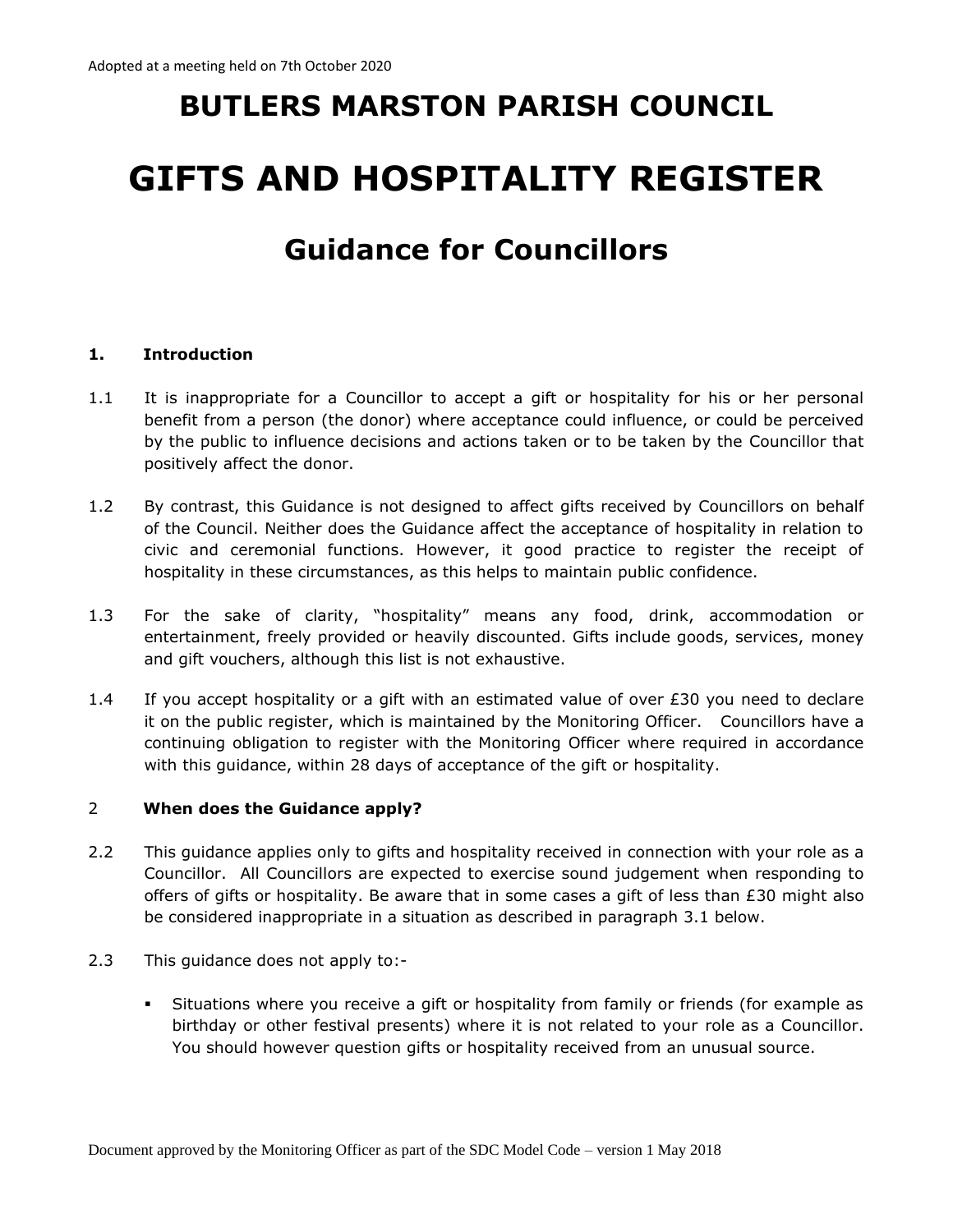Adopted at a meeting held on 7th October 2020

- Gifts made to the Council, as opposed to you personally in your role as a Councillor-see above, or hospitality received as part of civic or ceremonial functions or in connection with cultural exchanges.
- Promotional gifts, i.e. items such as stationery or pens that bear the logo or organisation's name of another organisation, provided that these have no significant value.

# **3 How could gifts or hospitality be a problem?**

- 3.1 The Bribery Act 2010 creates a criminal offence where someone pays or receives a bribe. This would occur where a person offers you a *"financial or other advantage" in* circumstances where you are carrying out a function on behalf of the Council and you are in a position of trust, good faith or expected to act in an impartial way and the person offering the bribe has the intention of getting you to perform your function in an improper manner.
- 3.2 A financial advantage could include a gift or hospitality. Statutory guidance suggests that it will not amount to a bribe if the gift or hospitality has a legitimate business aim (including developing relationships on behalf of the Council) and it is reasonable, proportionate and appropriate in the circumstances (including by reference to what is normal in that particular sector of work or culture).
- 3.1 Aside from this, the acceptance of gifts or hospitality could adversely affect the public perception of you as an office holder and it could also seriously affect the perception that the public have of the Council as a corporate body. If you are not sure whether something is appropriate, you should seek advice from the Monitoring Officer prior to accepting gifts and/or hospitality.

# **4 What are the general rules about gifts and hospitality?**

- 4.1 You must not accept personal gifts or hospitality from current or potential contractors with the Council, apart from insignificant items of small token value such as pens, diaries, calendars etc.
- 4.2 When considering whether to accept gifts or hospitality in other circumstances you should consider the monetary value and its timing in relation to decisions which the Council may be taking affecting those providing the gift or hospitality, and you have the opportunity to influence the decision.
- 4.3 When hospitality has to be declined those making the offer should be courteously but firmly informed of the procedures and standards operating within the Council.

#### **5 How do I apply the rules in practice?**

5.1 If the gift or hospitality infringes one or more of the following general principles then you should not accept it:-